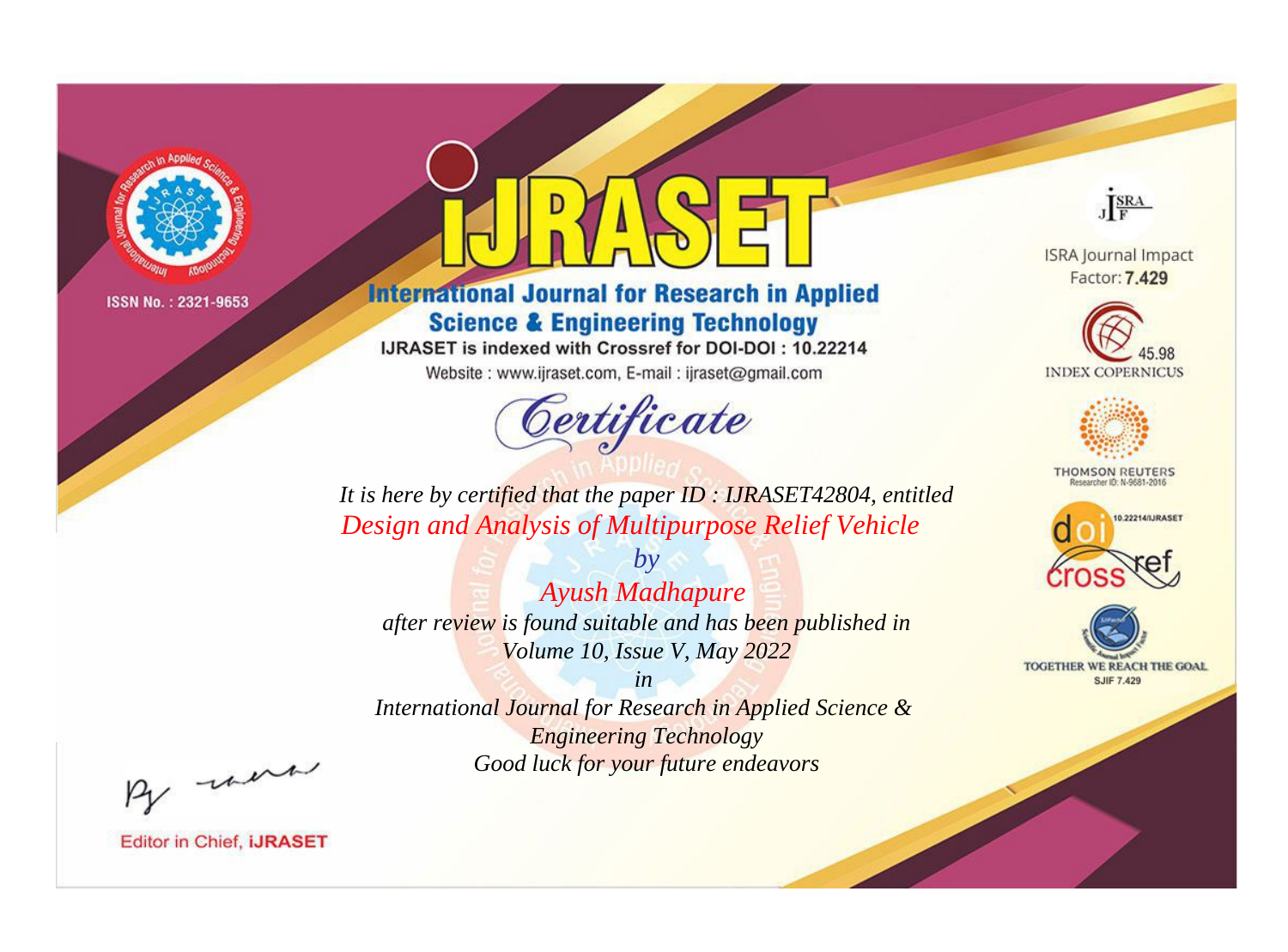

# **International Journal for Research in Applied Science & Engineering Technology**

IJRASET is indexed with Crossref for DOI-DOI: 10.22214

Website: www.ijraset.com, E-mail: ijraset@gmail.com



JERA

**ISRA Journal Impact** Factor: 7.429





**THOMSON REUTERS** 



TOGETHER WE REACH THE GOAL **SJIF 7.429** 

*It is here by certified that the paper ID : IJRASET42804, entitled Design and Analysis of Multipurpose Relief Vehicle*

*by Prajwal Deshmukh after review is found suitable and has been published in Volume 10, Issue V, May 2022*

*in International Journal for Research in Applied Science &* 

*Engineering Technology Good luck for your future endeavors*

By morn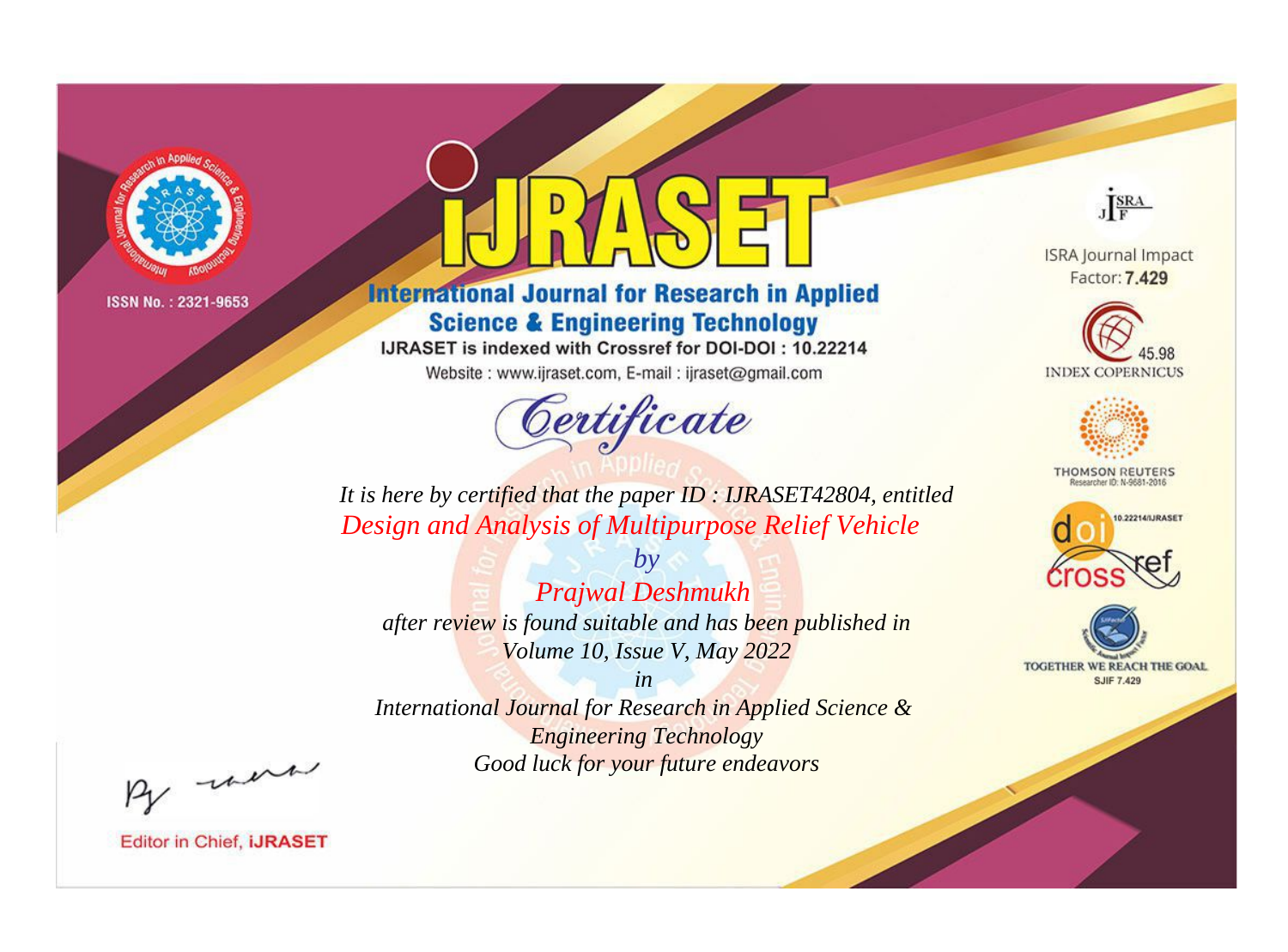

# **International Journal for Research in Applied Science & Engineering Technology**

IJRASET is indexed with Crossref for DOI-DOI: 10.22214

Website: www.ijraset.com, E-mail: ijraset@gmail.com



JERA

**ISRA Journal Impact** Factor: 7.429





**THOMSON REUTERS** 



TOGETHER WE REACH THE GOAL **SJIF 7.429** 

*It is here by certified that the paper ID : IJRASET42804, entitled Design and Analysis of Multipurpose Relief Vehicle*

*by Sumit Taywade after review is found suitable and has been published in Volume 10, Issue V, May 2022*

*in* 

*International Journal for Research in Applied Science & Engineering Technology Good luck for your future endeavors*

By morn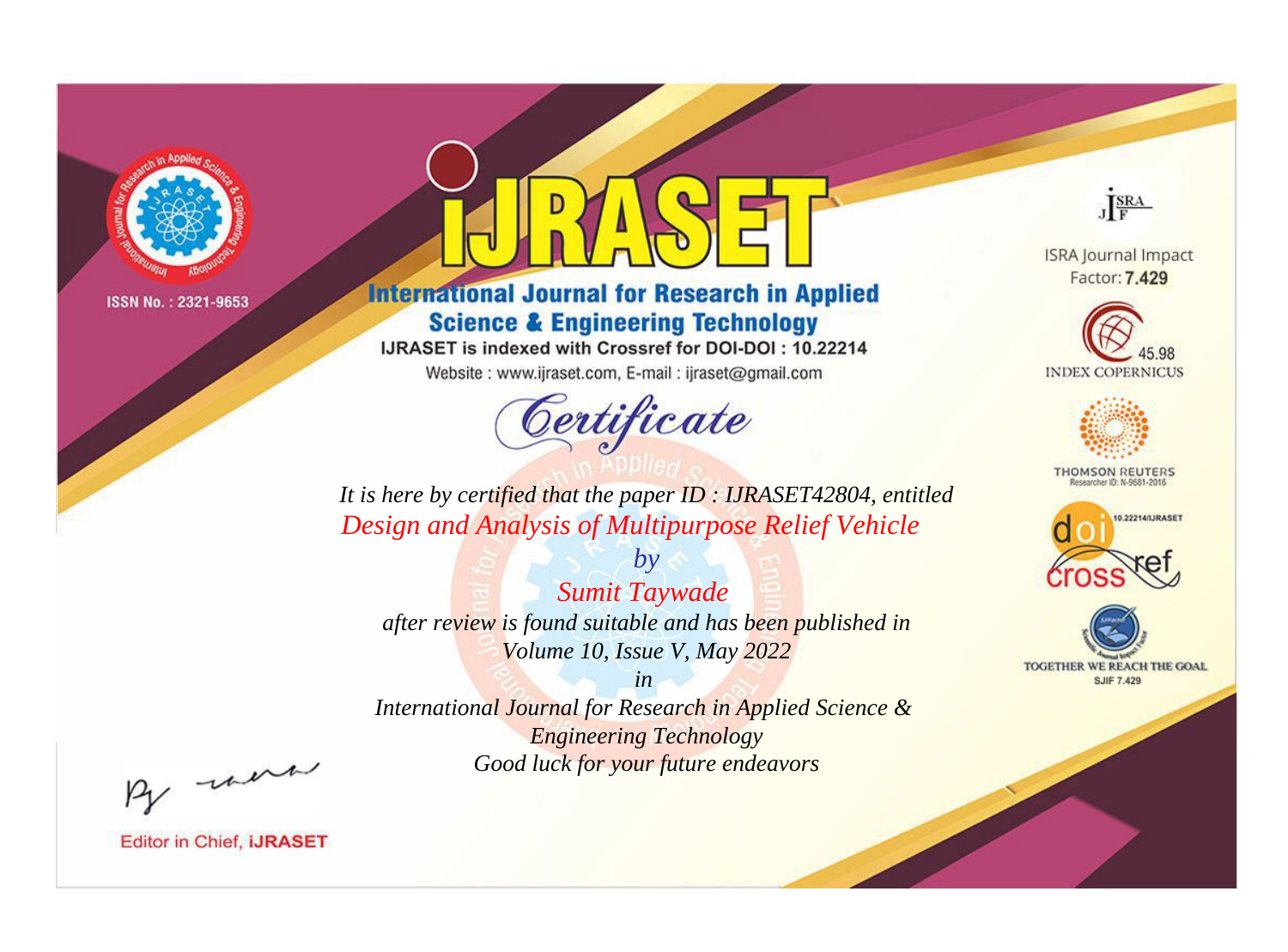

# **International Journal for Research in Applied Science & Engineering Technology**

IJRASET is indexed with Crossref for DOI-DOI: 10.22214

Website: www.ijraset.com, E-mail: ijraset@gmail.com



JERA

**ISRA Journal Impact** Factor: 7.429





**THOMSON REUTERS** 



TOGETHER WE REACH THE GOAL **SJIF 7.429** 

*It is here by certified that the paper ID : IJRASET42804, entitled Design and Analysis of Multipurpose Relief Vehicle*

*by Ankush Nikalje after review is found suitable and has been published in Volume 10, Issue V, May 2022*

*in* 

*International Journal for Research in Applied Science & Engineering Technology Good luck for your future endeavors*

By morn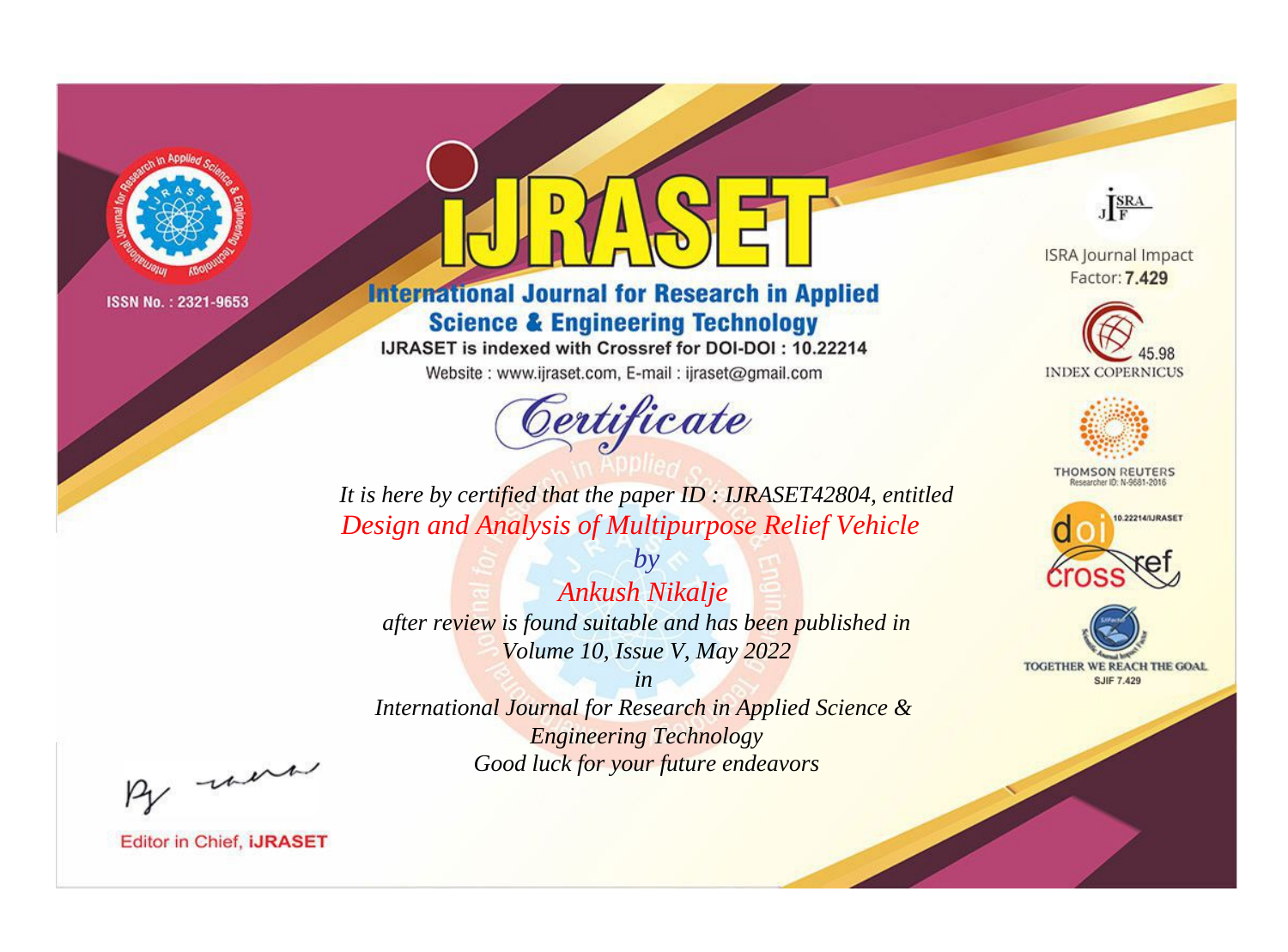

# **International Journal for Research in Applied Science & Engineering Technology**

IJRASET is indexed with Crossref for DOI-DOI: 10.22214

Website: www.ijraset.com, E-mail: ijraset@gmail.com



JERA

**ISRA Journal Impact** Factor: 7.429





**THOMSON REUTERS** 



TOGETHER WE REACH THE GOAL **SJIF 7.429** 

*It is here by certified that the paper ID : IJRASET42804, entitled Design and Analysis of Multipurpose Relief Vehicle*

*Swaraj Dhote after review is found suitable and has been published in Volume 10, Issue V, May 2022*

*by*

*in* 

*International Journal for Research in Applied Science & Engineering Technology Good luck for your future endeavors*

By morn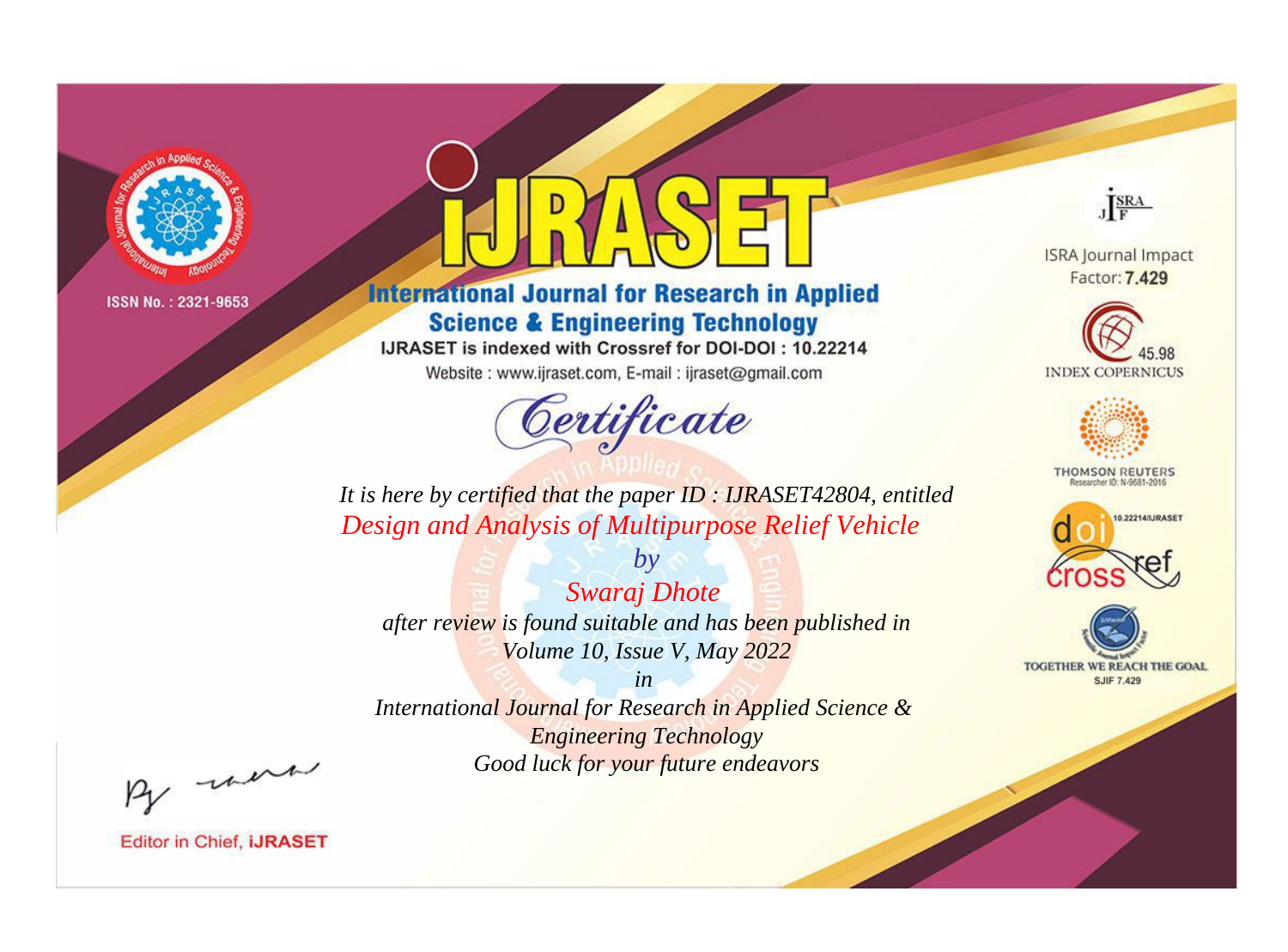

# **International Journal for Research in Applied Science & Engineering Technology**

IJRASET is indexed with Crossref for DOI-DOI: 10.22214

Website: www.ijraset.com, E-mail: ijraset@gmail.com



JERA

**ISRA Journal Impact** Factor: 7.429





**THOMSON REUTERS** 



TOGETHER WE REACH THE GOAL **SJIF 7.429** 

*It is here by certified that the paper ID : IJRASET42804, entitled Design and Analysis of Multipurpose Relief Vehicle*

*Rishikesh Deshmukh after review is found suitable and has been published in Volume 10, Issue V, May 2022*

*by*

*in International Journal for Research in Applied Science &* 

*Engineering Technology Good luck for your future endeavors*

By morn